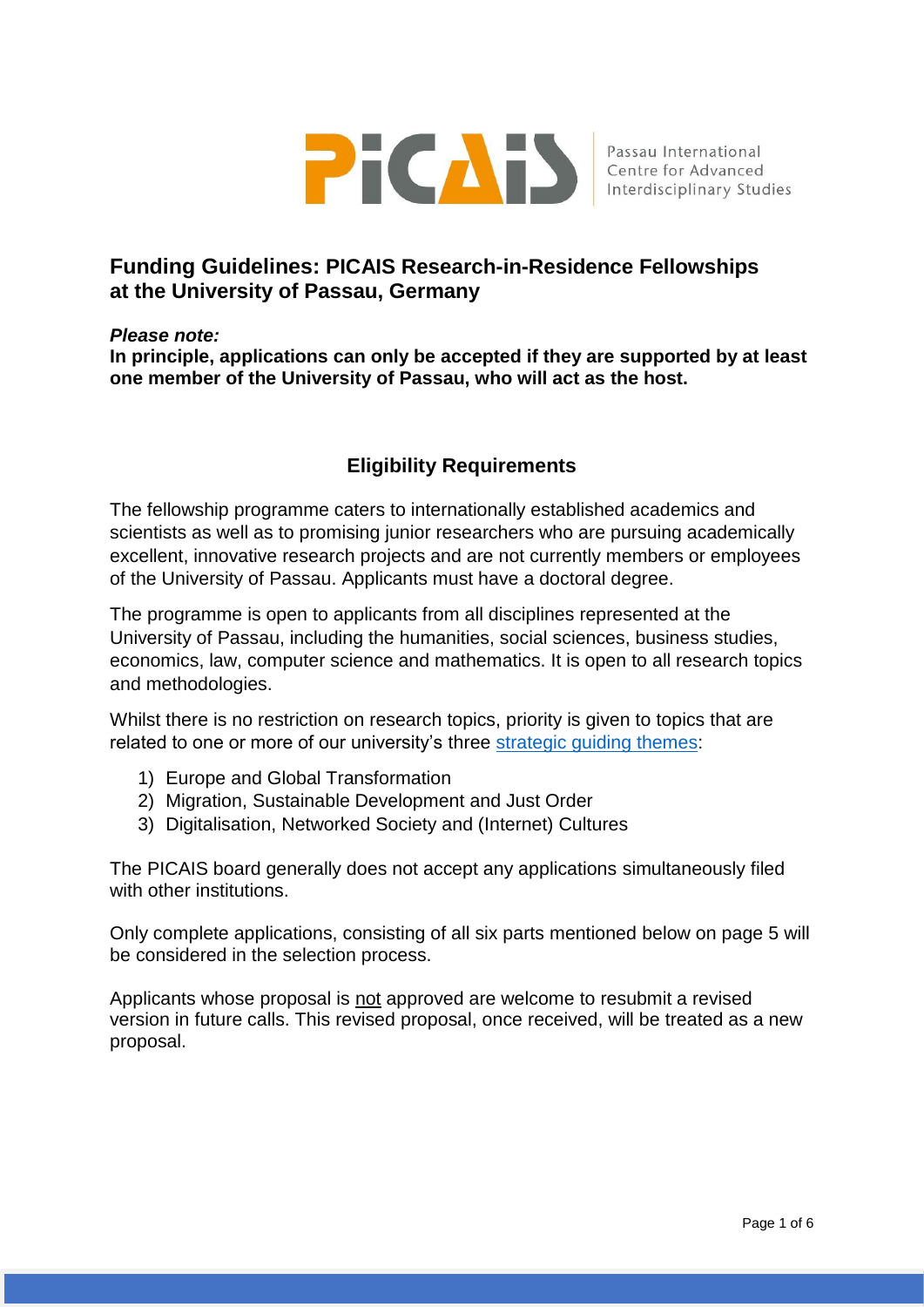## **Review Process and Selection Criteria**

The Passau International Centre for Advanced Interdisciplinary Studies is charged with carrying out the application and selection procedure. The proposals are evaluated on a competitive basis by the PICAIS [board](https://www.picais.uni-passau.de/en/about-picais/board-members/) and, if deemed necessary, by additional external reviewers.

We will seek reasonable social and intellectual diversity in our fellowship cohorts. We especially intend to increase the number of female researchers to promote gender equality.

The following criteria will be considered in the review process:

- 1) Quality and feasibility of the proposed project
- 2) Research profile of the applicant
- 3) Contribution to the University of Passau

The minimum duration of stay is two months; preference is given to longer stays.

#### **Fellowship Requirements**

The following expectations are associated with an appointment as a fellow at PICAIS:

- 1) You will conduct research as per the programme set out in the application.
- 2) The fellowship is predominantly designed as an in-residence scheme.
- 3) The full-time fellowship aims at short-term research stays of at least two months in duration, up to a maximum of six months per visit. In cases where there are reasonable grounds for even longer visits, exceptions are possible; longer stays are in fact preferred and can be split over several visits.
- 4) You will play an active role in the University and PICAIS community. Please note that most PICAIS and University activities fall within the period from October to July. As a visiting fellow, you will conduct research and engage in the centre's programme, e.g. by holding a lecture, talk or workshop at least once during your stay in Passau. Organisational matters and the work plan of your stay must be outlined in the proposal (sections C and D).
- 5) You will abide by University and PICAIS rules.
- 6) You will acknowledge PICAIS in published research resulting from the fellowship.
- 7) You will write a report on your research stay together with the hosting professor. The report must be submitted to the PICAIS office at the end of the fellowship. The report should list the research achievements and activities carried out during your time at PICAIS and indicate whether the objectives pursued have been achieved. Six to twelve months after the final report, the PICAIS office will send an enquiry about the status quo of the contribution with regard to networking and added value for the University (cf. section C of the proposal).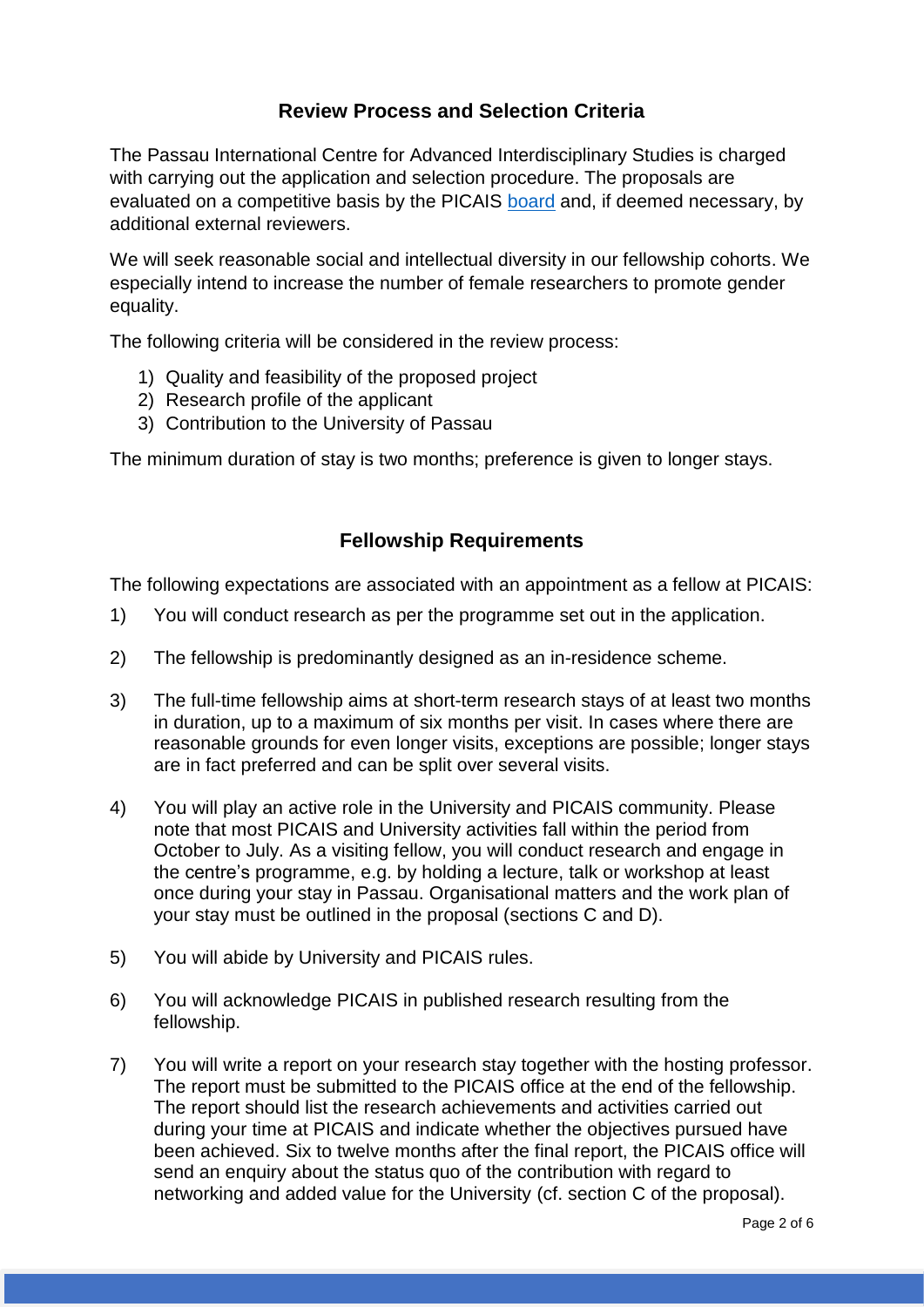8) The hosting professor has primary responsibility for assisting the PICAIS fellow during his or her visit. The PICAIS office provides assistance in all administrative matters, organising events and miscellaneous matters during the fellowship. The University's [Welcome Centre](https://www.uni-passau.de/en/welcome-centre/) offers comprehensive support to international academics when it comes to finding accommodation and obtaining a ZIM account for the University's computer systems, Stud.IP access and a CampusCard.

## **Funding**

The funding scheme is set up as a lump-sum compensation to cover accommodation costs, travel expenses and other costs by way of contribution towards the research costs. The stipend depends on the applicant's country of residence and length of stay. No distinction is made between junior and senior fellows in the determination of the stipend.

#### Fellows can apply for financial resources to cover:

- cost of accommodation and living expenses in Passau
- travel expenses to and from Passau (second-class rail ticket, economy-class air ticket)
- a contribution towards research costs (as stated in section D of the proposal).

Fellows receive a full-time fellowship, paid as a lump sum, covering:

- a) cost of accommodation and living expenses including a daily allowance in Passau
- b) travel costs/mobility allowance
- c) a contribution towards research costs (as stated in section D of the proposal).

The contribution towards research costs is intended to cover costs incurred for:

- attending academic events and training courses
- hosting of visiting scholars (particularly for quest lectures, in the amount of up to 130 euros)
- general research requirements (special licenses, interlibrary loan fees)
- student/research assistants (depending on capacity and upon prior consultation, student employees of the PICAIS office are available on a pro-rata basis to carry out tasks).

For section D 'Budget estimate', you should base your calculations on the fees and rates indicated in the information [leaflet on flat fees.](https://www.picais.uni-passau.de/fileadmin/dokumente/einrichtungen/PICAIS/1_Fellowships-FP/PICAIS_Flat_Fees.pdf) This includes your travel expenses.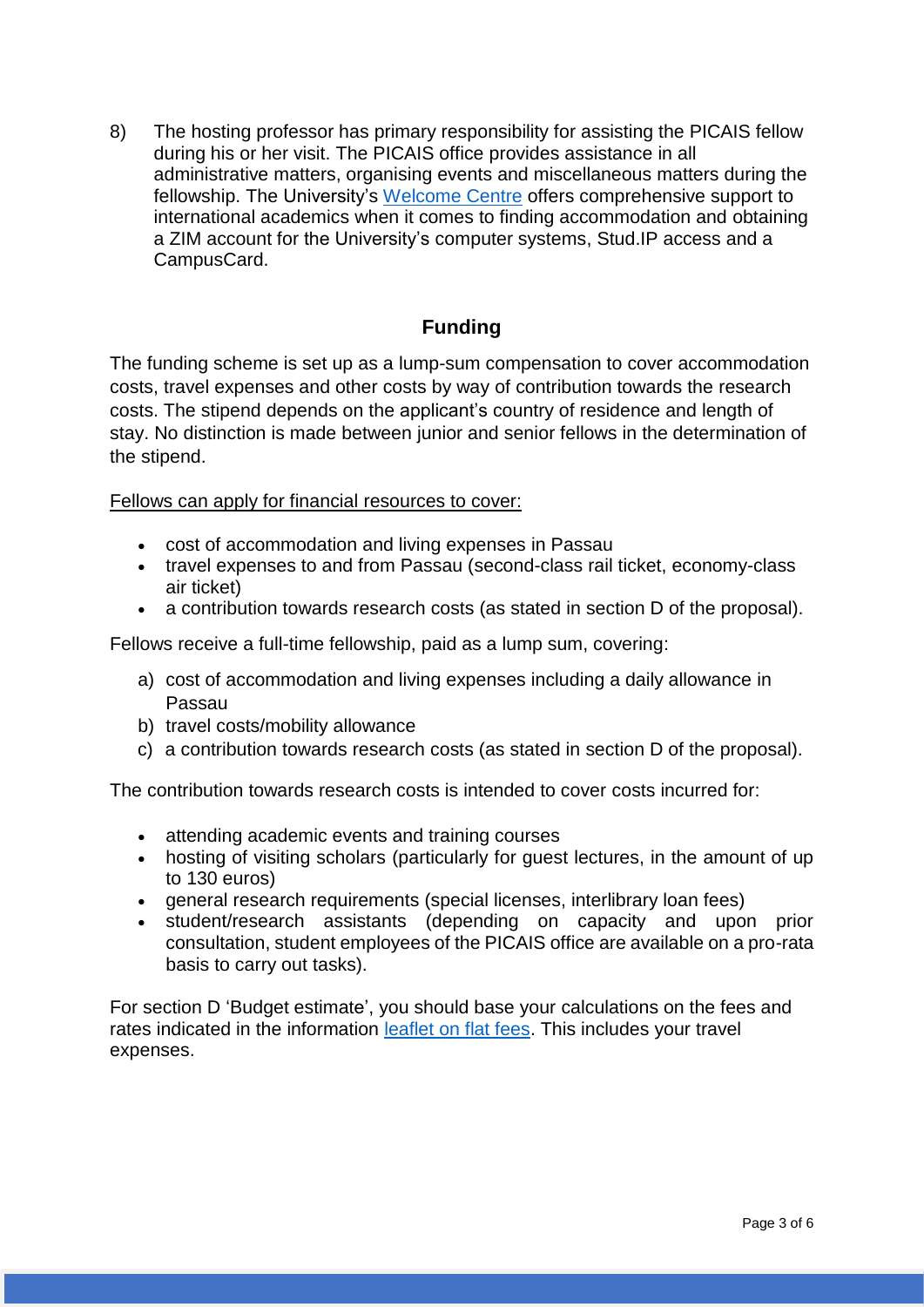The funding does not cover:

- personal resources (secretary, staff and assistant positions)
- translation costs
- entertainment expenses

The fellowship amount is paid out in 2 tranches:

- tranche 1 at the start of the fellowship (75% of the approved amount)
- tranche 2 after its completion (25% of the approved amount)

The fellowship payment to the fellow covers the expenses incurred for categories a) to c), i.e. accommodation, the daily allowance and travel. The research contribution, on the other hand, is not paid out to the fellow directly but administered by the PICAIS office and then settled by the Finance Division (University Budget Section) internally at the University.

Payments are usually made by bank transfer to the visiting scholar's bank account; cash payments are only permissible in exceptional circumstances.

PICAIS funding can be combined with funding from other sources, e.g. the German Research Foundation (DFG), the European Commission, DAAD programmes or external funds from other donor organisations, insofar as this does not contravene the relevant external funding partner's and PICAIS's funding principles. Expenses are only reimbursed once to avoid double funding.

All external funding applications must be indicated to the PICAIS office.

Any changes, e.g. to the duration of the fellowship stay stated in the application, must be reported to the PICAIS office immediately.

Compliance with existing protocols on work visas is expected.

We recommend that visiting fellows take out their own trip cancellation insurance.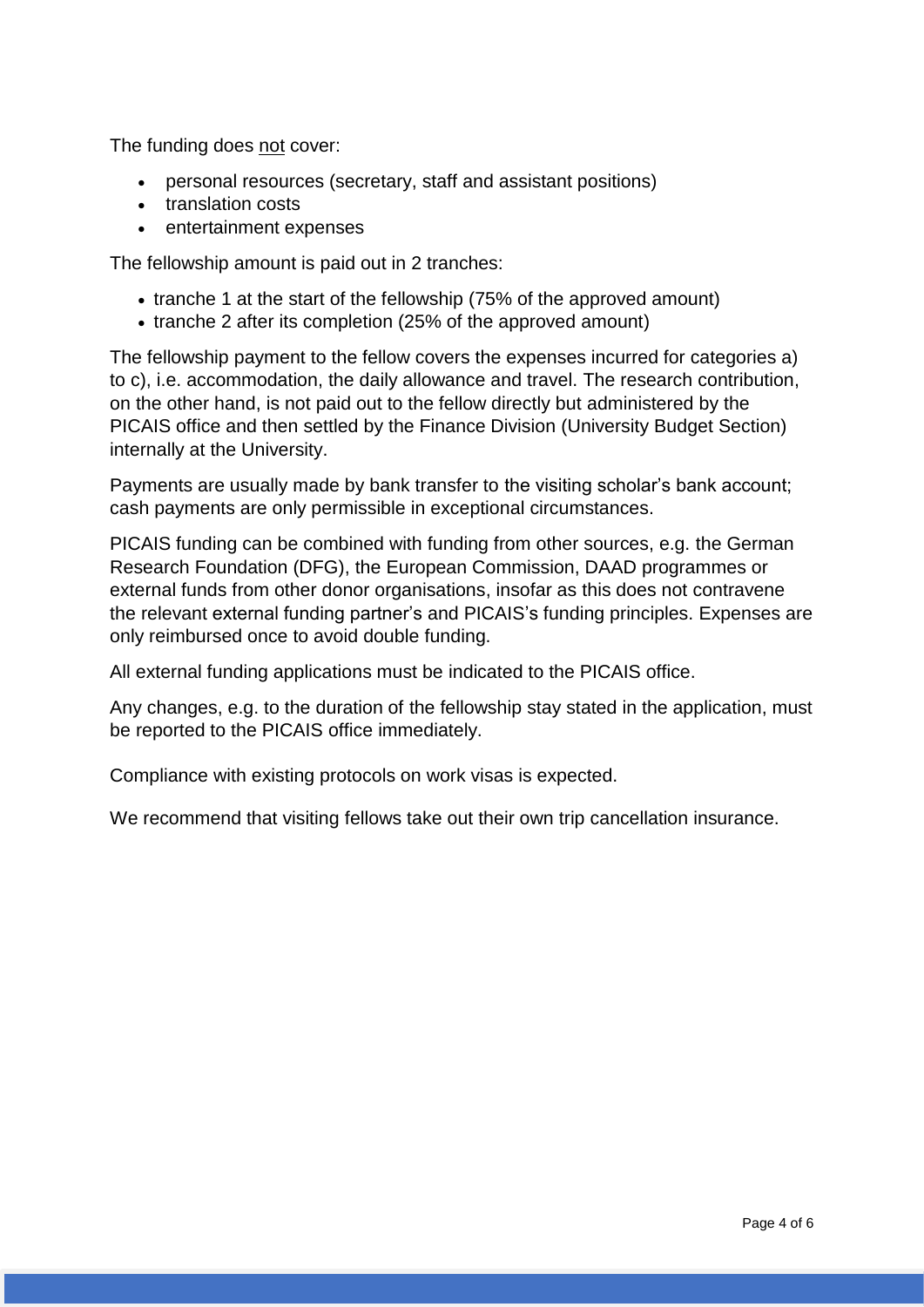## **Proposal Outline**

### **Your proposal should not exceed ~ nine pages in sections A to D (Arial 11 pt, 1.2 pt line spacing, cf. [template\)](https://www.picais.uni-passau.de/en/funding-programmes/research-in-residence-fellowships/) and must include the following six parts:**

| A            | Applicant's details                                                                                                                                                                                                                                                    | up to 3 pages      |
|--------------|------------------------------------------------------------------------------------------------------------------------------------------------------------------------------------------------------------------------------------------------------------------------|--------------------|
| B            | General information, planned host and date of research<br>visit(s)/fellowship                                                                                                                                                                                          |                    |
| $\mathsf{C}$ | Proposal, complete with:<br>research programme that you propose to undertake<br>during your visit<br>rationale for your visit and your proposed working<br>$\bullet$<br>programme<br>how your research benefits from being undertaken at<br>$\bullet$<br><b>PICAIS</b> | up to 5 pages      |
| D            | <b>Budget estimate</b><br>including details for the estimated amount of the lump-<br>sum compensation required for the fellowship stay the<br>information leaflet on flat fees and the Funding section<br>above)                                                       | 1 page             |
| Е            | Curriculum vitae                                                                                                                                                                                                                                                       | no page limitation |
| F            | Letter of support from the host (a member of the<br>University of Passau) stating the intended contribution of<br>the fellowship and research stay to the University of<br>Passau                                                                                      | no page limitation |

The application must be submitted in English.

Page limitations may not be exceeded; however, there are no page limitations or specific formatting requirements for the curriculum vitae and the letter of support (cf. E and F above).

Contributions can include, for example, the joint supervision of doctoral students, the teaching of courses for doctoral students, the development of joint research proposals for third-party funding, the joint organisation of an event or a series of events.

# **Communication Process**

Applicants will be notified by the PICAIS Managing Director, Regine Fahn, as follows:

- 1) Brief notification of approval or rejection of your application by e-mail.
- 2) If your application has been approved, a formal notification letter, confirmation of funding and, if applicable, comments and suggestions from the reviewers will be sent to the e-mail address indicated in your application.